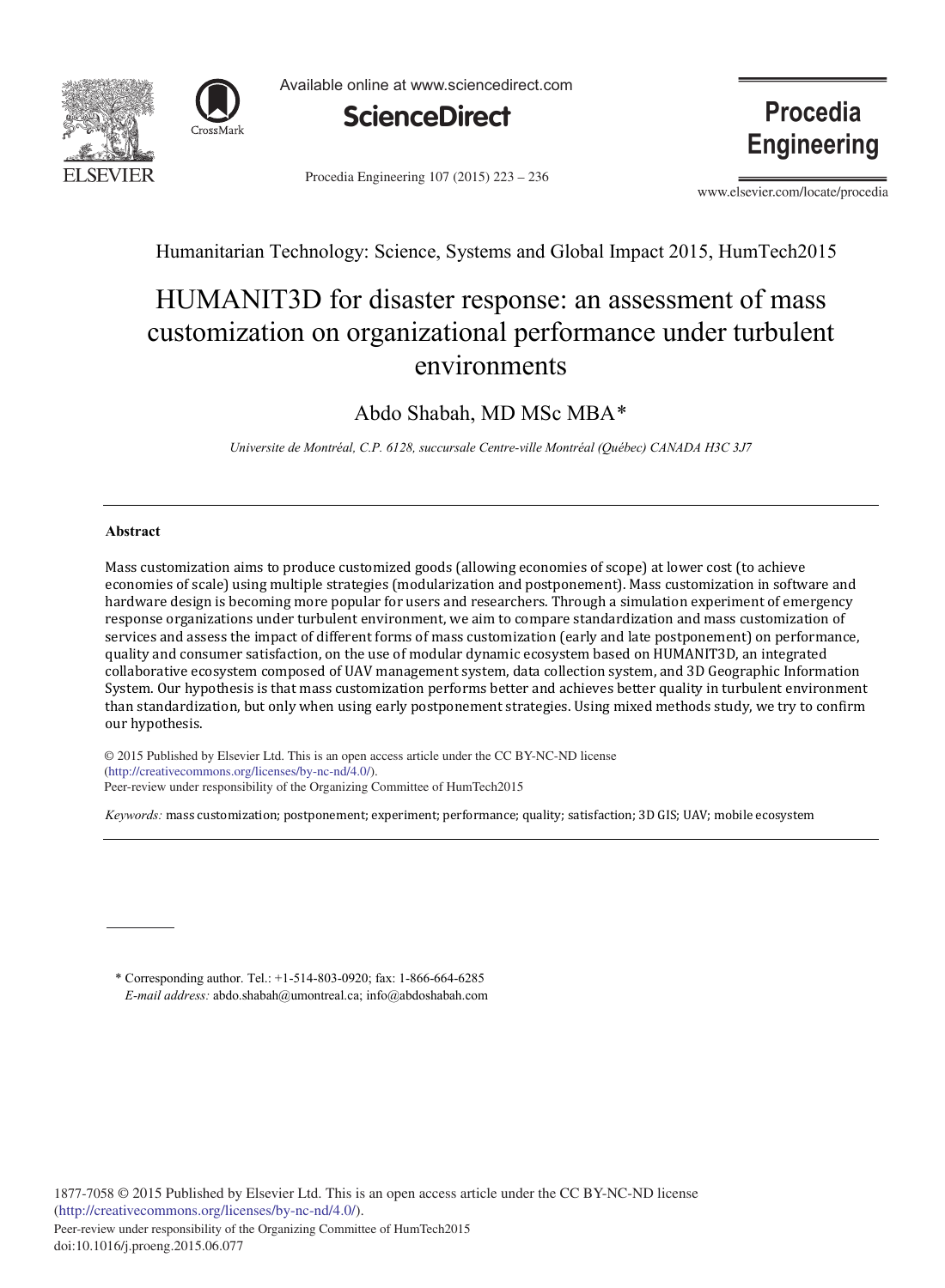#### **1. Mass customization and turbulent environments**

The concept of mass customization, born in 1980's, aims to produce customized goods (allowing economies of scope) at lower cost (to achieve economies of scale). This production method allows companies to gain access to new markets and approach customers whose personal needs are not met by available standardized products [1]. Mass customization relies on a "common adaptive platform with capabilities about combining and mixing-andmatching modules to achieve different product specifications" [2]. Mass customization requires three fundamental capabilities:

- a solution space for development, where product attributes are aligned to specific divergent customer needs,
- a process design where product components combinations correspond to these customer needs, and
- x a navigation aid tool to support customers in identifying their own solutions while minimizing complexity and burden of choice called "mass confusion" [2].

Mass customization is part of a continuum of process adaptation ranging from pure standardization, to standardization segmented, to customized standardization, to tailored customization, and to pure customization [3].

Pure standardization permits no differentiation, while the segmented standardization targets different customer segments products. Custom standardization includes the final assembly of modules according to specific customer needs. Mass customization includes custom specific and individualized modules that are assembled for specific customer needs. Finally, there is the full personalization of the product, which is another way to illustrate crafting [3].

There are four different approaches to mass customization: collaborative, adaptive, cosmetic and transparent.

- Collaborative customization : tries to understand through discussions with customers their exact needs, while in the
- Adaptive Customization : the product is designed so that the customers are able to modify according to their specific needs.
- Cosmetic customization: the presentation of the product is different depending on the customer
- x Transparent customization: the individual customers are offered unique products or services within a specific standard format [4].

A central aspect of mass customization is modularization. Modularization is an "approach for organizing complex products and processes efficiently by decomposing complex tasks into simpler portions so they can be managed independently and yet operate together as a whole" [5]. Modularization refers both to the "tightness of coupling between components and the degree to which the 'rules' of the system architecture enable **(**or prohibit**)** the mixingand-matching of components" [6]. Through standardization of interfaces, modularization combines separate components inter-changeably [7] without compromising system integrity [8]. Mass customization tries to fill customer needs with unique assembly of modular components [9] [10] [11]. Configurable modular components can ensure product quality, while reducing the risk of obsolete inventory, thus reducing inventory costs [9] [12]. In addition, the capacity to co-design and co-produce with customers can enhance the potential for capturing new information from clients on actual and future market needs.

A second core feature of mass customization is postponement, which is defined as "an organizational practice of delaying the timing of the ending production or service processes, considering customers specific needs or requirements, allowing end products to assume their specific functionalities, features and identities" [1]. By delaying differentiation, the organization reduces the risk and the uncertainty related to the differentiation of products or services. This requires accurate and quick information capture from consumers.

### *1.1. Mass Customization through an integrated ecosystem (UAV, GIS, collaborative mobile data collection)*

Mass customization is the new frontier in business for both manufacturing and service industries, providing an increase in variety and customization without a corresponding increase in costs. Compared to products, mass customization in the emergency response sector consists of team involvement in the process and in a new way that the emergency services and tools are used through the emergency management process [13]. Combining modularity and postponement in emergency response allows different degrees of customization. Information technology